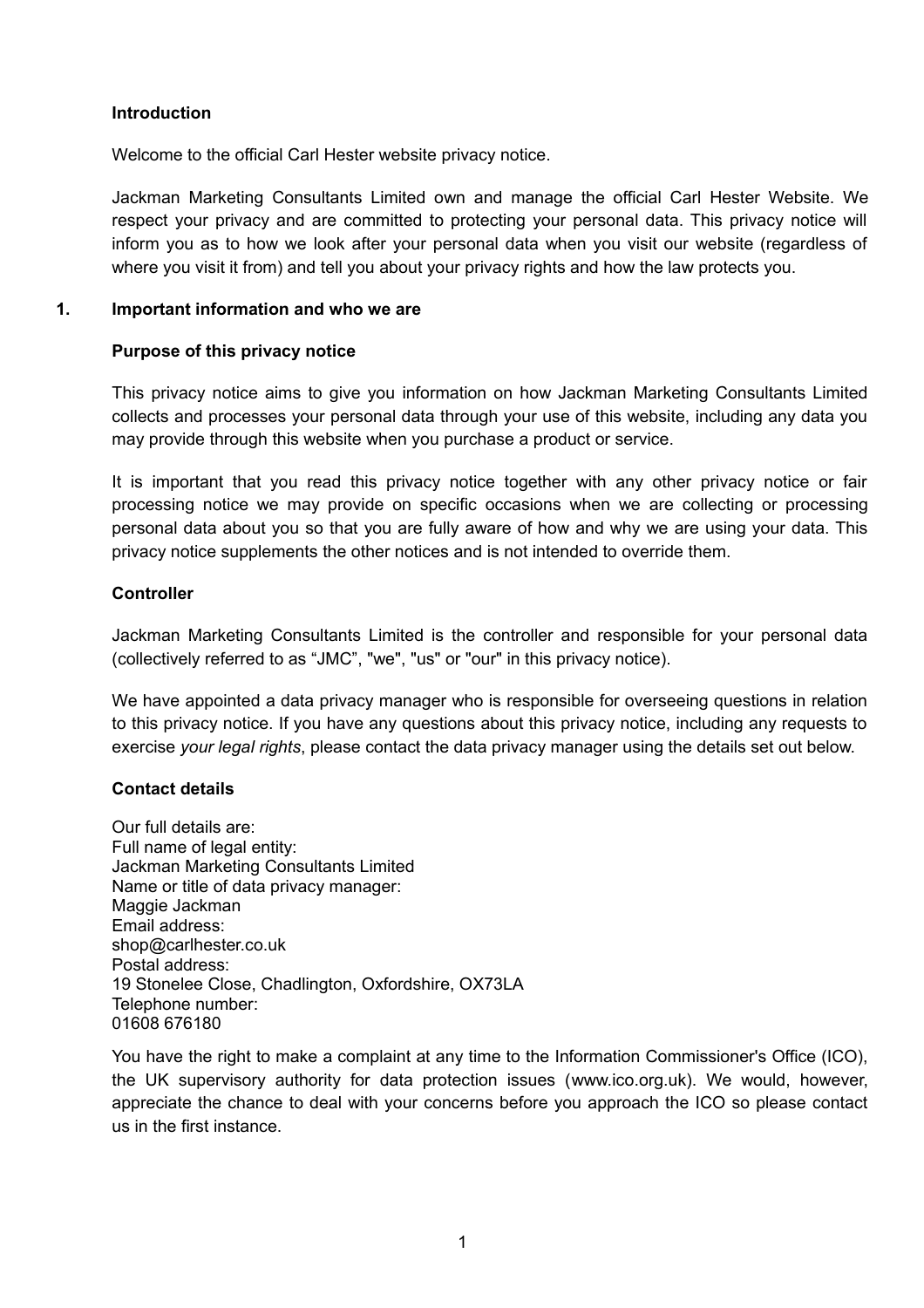## **Your duty to inform us of changes**

It is important that the personal data we hold about you is accurate and current. Please keep us informed if your personal data changes during your relationship with us.

## **Third-party links**

This website may include links to third-party websites, plug-ins and applications. Clicking on those links or enabling those connections may allow third parties to collect or share data about you. We do not control these third-party websites and are not responsible for their privacy statements. When you leave our website, we encourage you to read the privacy notice of every website you visit.

Payments for any goods and services are handled by PayPal subject to the Pay Pal Privacy Policy. When making payment you will be directed to the PayPal website. PayPal handles transactions securely and does not share your Financial Data with us. Please see PayPal's privacy policy for more details on how they handle your information.

## **2. The data we collect about you**

Personal data, or personal information, means any information about an individual from which that person can be identified. It does not include data where the identity has been removed (anonymous data).

We may collect, use, store and transfer different kinds of personal data about you which we have grouped together follows:

- **Identity Data** includes first name, maiden name, last name, username or similar identifier, title, date of birth and gender.
- **Contact Data** includes billing address, delivery address, email address and telephone numbers.
- **Transaction Data** includes details about payments to and from you and other details of products and services you have purchased from us.
- **Profile Data** includes your username and password, purchases or orders made by you, your interests, preferences, feedback and survey responses.

We do not collect any **Special Categories of Personal Data** about you (this includes details about your race or ethnicity, religious or philosophical beliefs, sex life, sexual orientation, political opinions, trade union membership, information about your health and genetic and biometric data). Nor do we collect any information about criminal convictions and offences.

#### **If you fail to provide personal data**

Where we need to collect personal data by law, or under the terms of a contract we have with you and you fail to provide that data when requested, we may not be able to perform the contract we have or are trying to enter into with you (for example, to provide you with goods or services). In this case, we may have to cancel a product or service you have with us but we will notify you if this is the case at the time.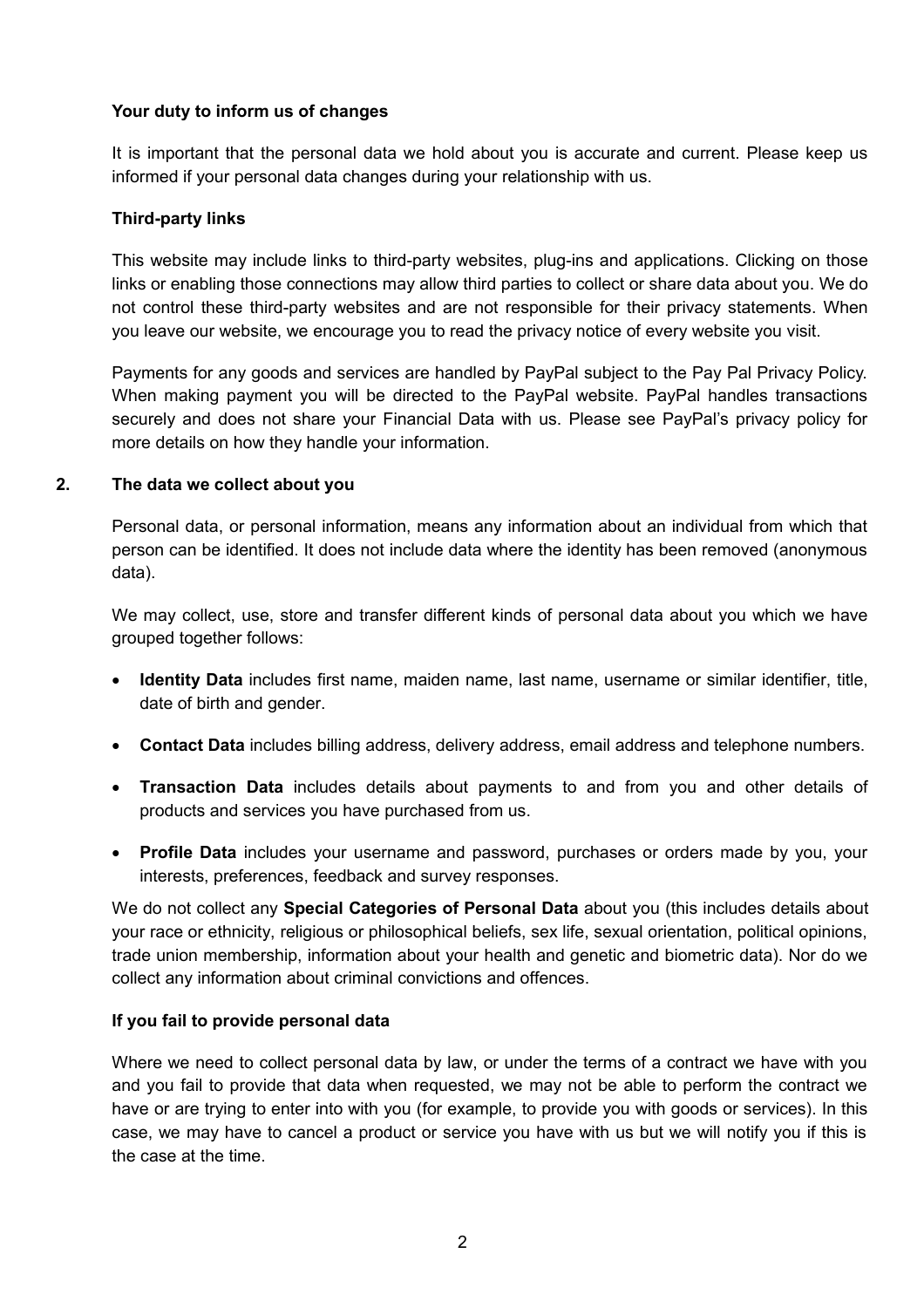## **3. How is your personal data collected?**

We use different methods to collect data from and about you including through:

- **Direct interactions.** You may give us your Identity and Contact by filling in forms or by corresponding with us by post, phone, email or otherwise. This includes personal data you provide when you:
	- apply for our products or services; or
	- give us some feedback.
- **Third parties or publicly available sources.** We may receive personal data about you from various third parties such as Contact, Financial and Transaction Data from providers of technical, payment and delivery services.

#### **4. How we use your personal data**

We will only use your personal data when the law allows us to. Most commonly, we will use your personal data in the following circumstances:

- Where we need to perform the contract we are about to enter into or have entered into with you.
- Where it is necessary for our legitimate interests (or those of a third party) and your interests and fundamental rights do not override those interests.
- Where we need to comply with a legal or regulatory obligation.

Generally we do not rely on consent as a legal basis for processing your personal data.

#### **5. Purposes for which we will use your personal data**

We have set out below, in a table format, a description of all the ways we plan to use your personal data, and which of the legal bases we rely on to do so. We have also identified what our legitimate interests are where appropriate.

Note that we may process your personal data for more than one lawful ground depending on the specific purpose for which we are using your data. Please [contact us](#page-0-0) if you need details about the specific legal ground we are relying on to process your personal data where more than one ground has been set out in the table below.

| <b>Purpose/Activity</b>                                                                                      | Type of data    | Lawful basis for processing including<br>basis of legitimate interest              |
|--------------------------------------------------------------------------------------------------------------|-----------------|------------------------------------------------------------------------------------|
| To<br>register<br>you<br>as<br>new<br>a                                                                      | (a) Identity    | Performance of a contract with you                                                 |
| customer                                                                                                     | (b) Contact     |                                                                                    |
| To process and deliver your order<br>including.                                                              | (a) Identity    | (a) Performance of a contract with you                                             |
|                                                                                                              | (b) Contact     | (b) Necessary for our legitimate interests                                         |
|                                                                                                              | (c) Transaction |                                                                                    |
| To administer and protect our                                                                                | (a) Identity    | (a) Necessary for our legitimate interests                                         |
| business<br>this<br>website<br>and<br>(including<br>troubleshooting, data<br>system<br>analysis,<br>testing, | (b) Contact     | (for running our business, provision of<br>administration and IT services, network |
|                                                                                                              | (c) Technical   | security, to prevent fraud and in the                                              |
| maintenance, support,<br>reporting                                                                           |                 | context of a business reorganisation or                                            |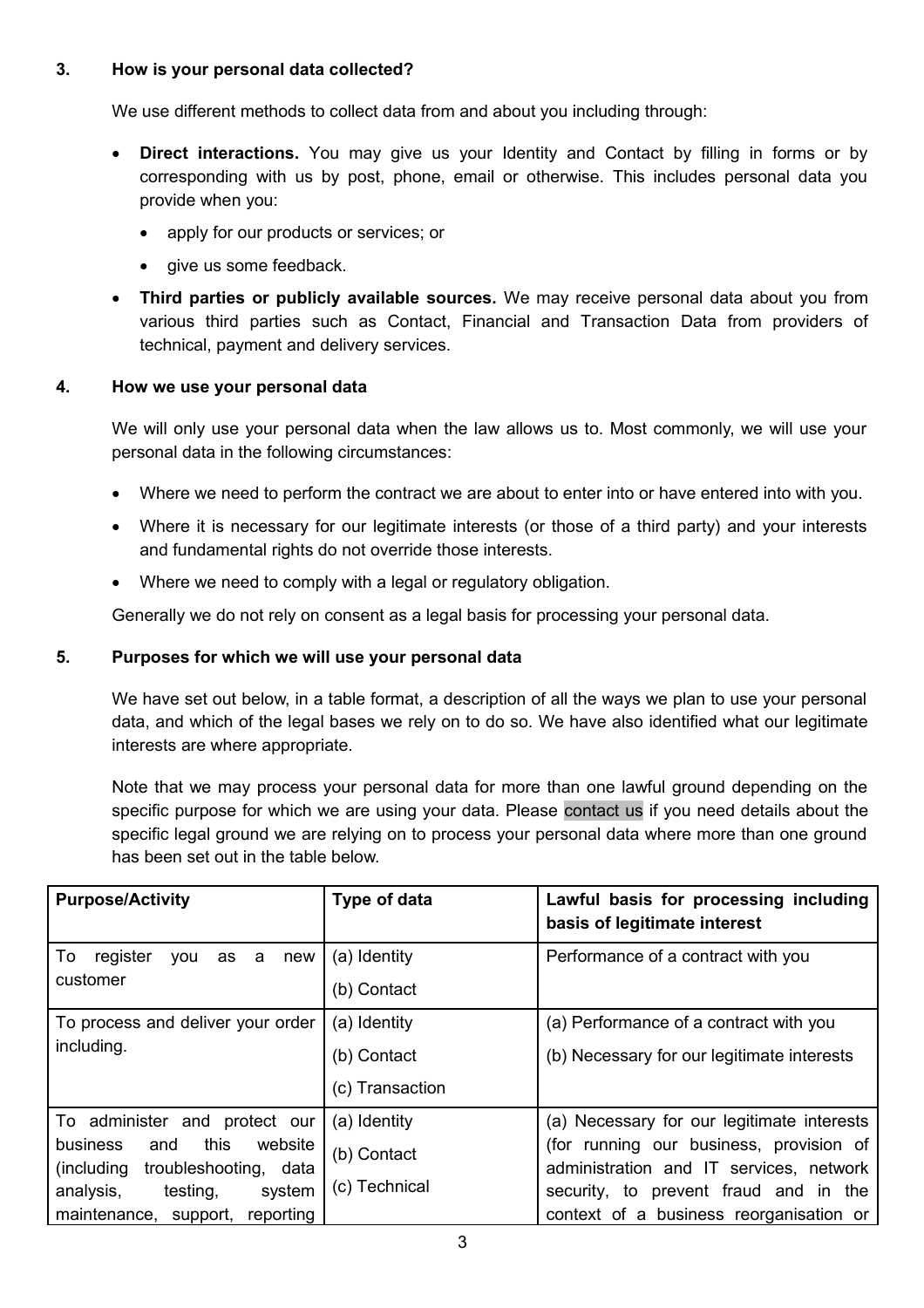| and hosting of data) | group restructuring exercise)                      |
|----------------------|----------------------------------------------------|
|                      | (b) Necessary to comply with a legal<br>obligation |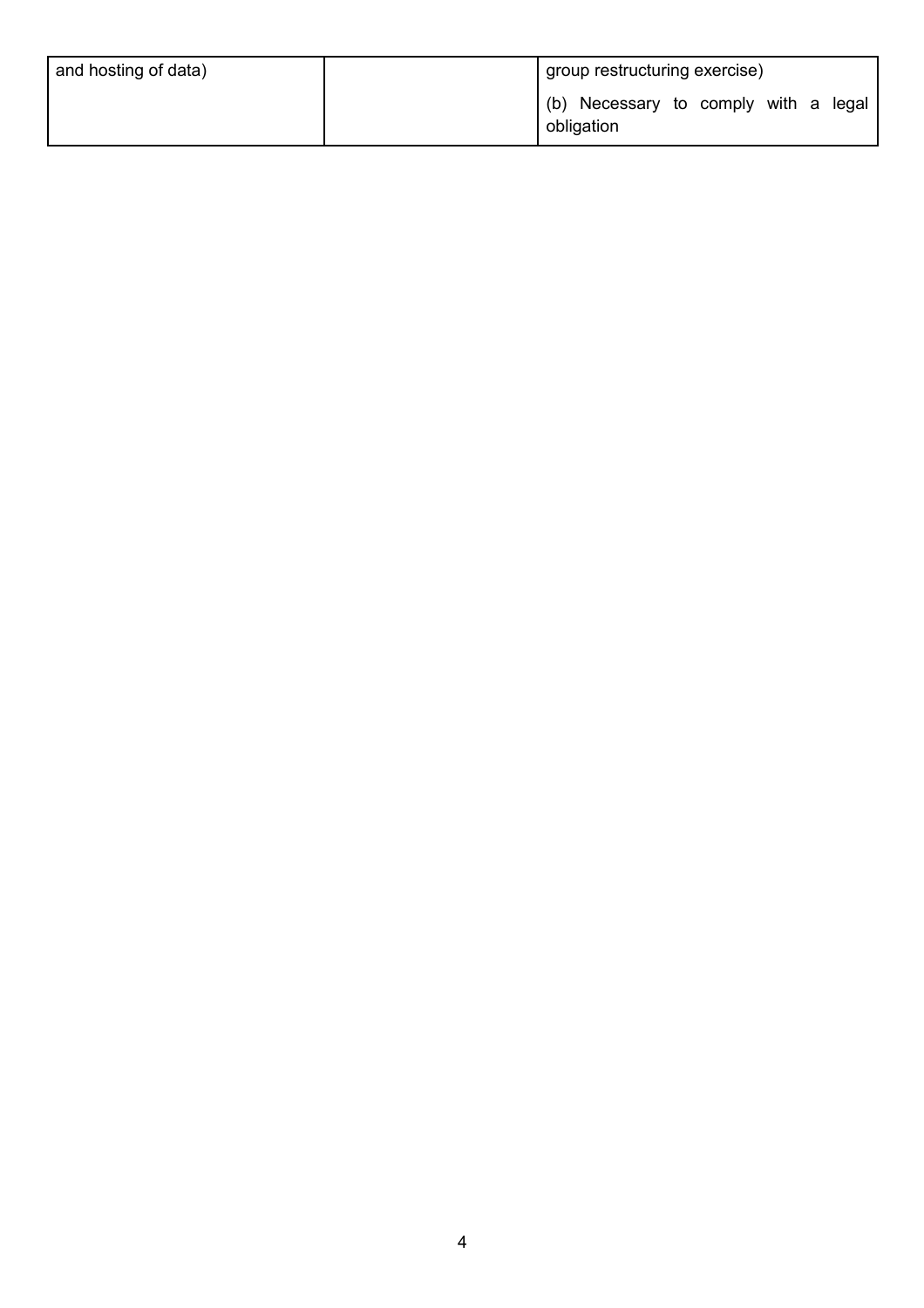## **6. Disclosures of your personal data**

We may have to share your personal data with third parties to whom we may choose to sell, transfer, or merge parts of our business or our assets. Alternatively, we may seek to acquire other businesses or merge with them. If a change happens to our business, then the new owners may use your personal data in the same way as set out in this privacy notice.

We require all third parties to respect the security of your personal data and to treat it in accordance with the law. We do not allow our third-party service providers to use your personal data for their own purposes and only permit them to process your personal data for specified purposes and in accordance with our instructions.

## **7. International transfers**

We do not transfer your personal data outside the European Economic Area (EEA)

## **8. Data security**

We have put in place appropriate security measures to prevent your personal data from being accidentally lost, used or accessed in an unauthorised way, altered or disclosed. In addition, we limit access to your personal data to those employees, agents, contractors and other third parties who have a business need to know. They will only process your personal data on our instructions and they are subject to a duty of confidentiality.

We have put in place procedures to deal with any suspected personal data breach and will notify you and any applicable regulator of a breach where we are legally required to do so.

## **9. Data retention**

#### **How long will you use my personal data for?**

We will only retain your personal data for as long as necessary to fulfil the purposes we collected it for, including for the purposes of satisfying any legal, accounting, or reporting requirements.

To determine the appropriate retention period for personal data, we consider the amount, nature, and sensitivity of the personal data, the potential risk of harm from unauthorised use or disclosure of your personal data, the purposes for which we process your personal data and whether we can achieve those purposes through other means, and the applicable legal requirements.

By law we have to keep basic information about our customers (including Contact, Identity, Financial and Transaction Data) for six years after they cease being customers for tax purposes.

In some circumstances you can ask us to delete your data: see *Request erasure* below for further information.

In some circumstances we may anonymise your personal data (so that it can no longer be associated with you) for research or statistical purposes in which case we may use this information indefinitely without further notice to you.

#### **10. Your legal rights**

Under certain circumstances, you have rights under data protection laws in relation to your personal data.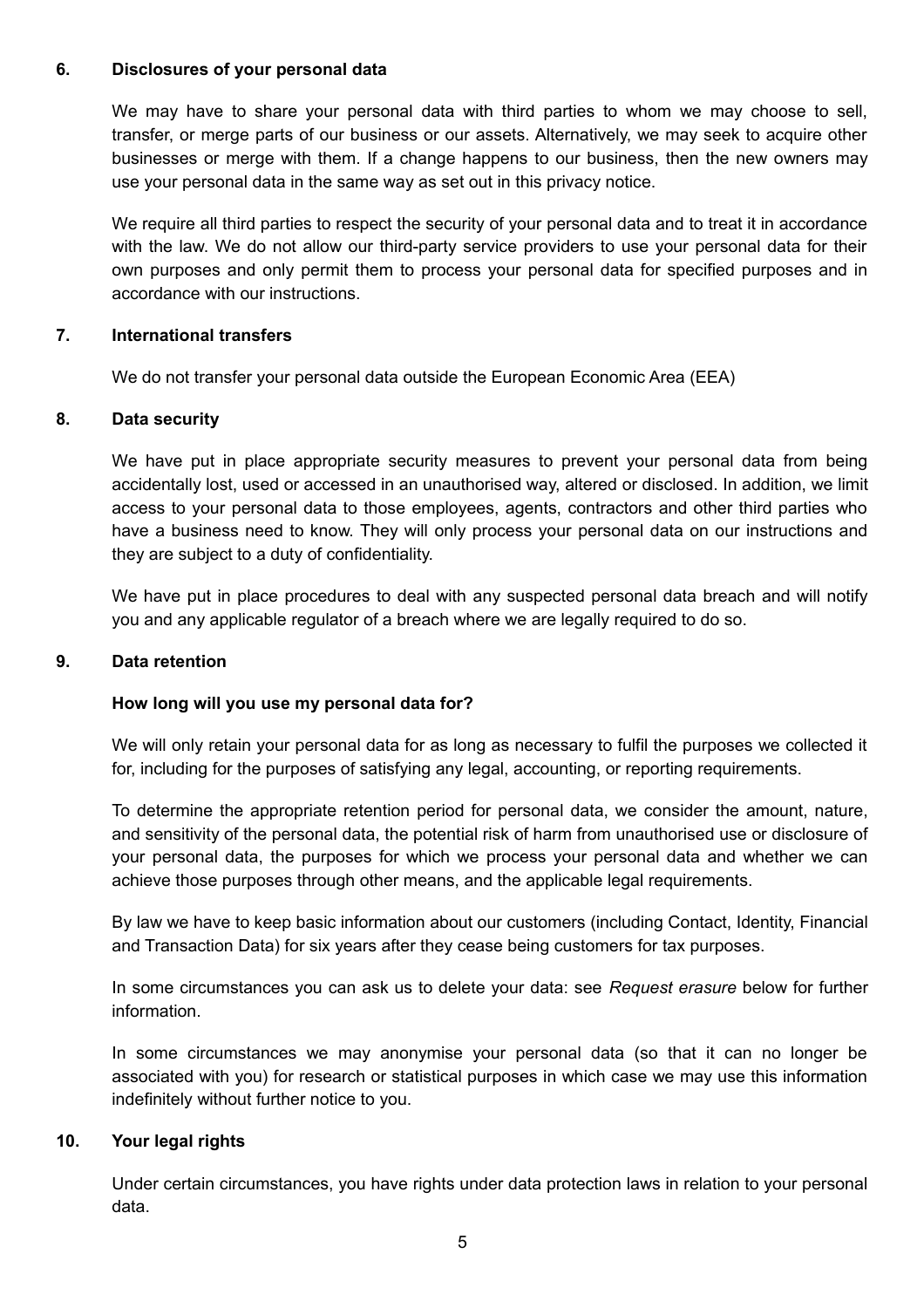You have the right to:

**Request access** to your personal data (commonly known as a "data subject access request"). This enables you to receive a copy of the personal data we hold about you and to check that we are lawfully processing it.

**Request correction** of the personal data that we hold about you. This enables you to have any incomplete or inaccurate data we hold about you corrected, though we may need to verify the accuracy of the new data you provide to us.

**Request erasure** of your personal data. This enables you to ask us to delete or remove personal data where there is no good reason for us continuing to process it. You also have the right to ask us to delete or remove your personal data where you have successfully exercised your right to object to processing (see below), where we may have processed your information unlawfully or where we are required to erase your personal data to comply with local law. Note, however, that we may not always be able to comply with your request of erasure for specific legal reasons which will be notified to you, if applicable, at the time of your request.

**Object to processing** of your personal data where we are relying on a legitimate interest (or those of a third party) and there is something about your particular situation which makes you want to object to processing on this ground as you feel it impacts on your fundamental rights and freedoms.

**Request restriction of processing** of your personal data. This enables you to ask us to suspend the processing of your personal data in the following scenarios: (a) if you want us to establish the data's accuracy; (b) where our use of the data is unlawful but you do not want us to erase it; (c) where you need us to hold the data even if we no longer require it as you need it to establish, exercise or defend legal claims; or (d) you have objected to our use of your data but we need to verify whether we have overriding legitimate grounds to use it.

**Request the transfer** of your personal data to you or to a third party. We will provide to you, or a third party you have chosen, your personal data in a structured, commonly used, machine-readable format. Note that this right only applies to automated information which you initially provided consent for us to use or where we used the information to perform a contract with you.

**Withdraw consent at any time** where we are relying on consent to process your personal data. However, this will not affect the lawfulness of any processing carried out before you withdraw your consent. If you withdraw your consent, we may not be able to provide certain products or services to you. We will advise you if this is the case at the time you withdraw your consent.

#### **No fee usually required**

You will not have to pay a fee to access your personal data (or to exercise any of the other rights). However, we may charge a reasonable fee if your request is clearly unfounded, repetitive or excessive. Alternatively, we may refuse to comply with your request in these circumstances.

#### **What we may need from you**

We may need to request specific information from you to help us confirm your identity and ensure your right to access your personal data (or to exercise any of your other rights). This is a security measure to ensure that personal data is not disclosed to any person who has no right to receive it. We may also contact you to ask you for further information in relation to your request to speed up our response.